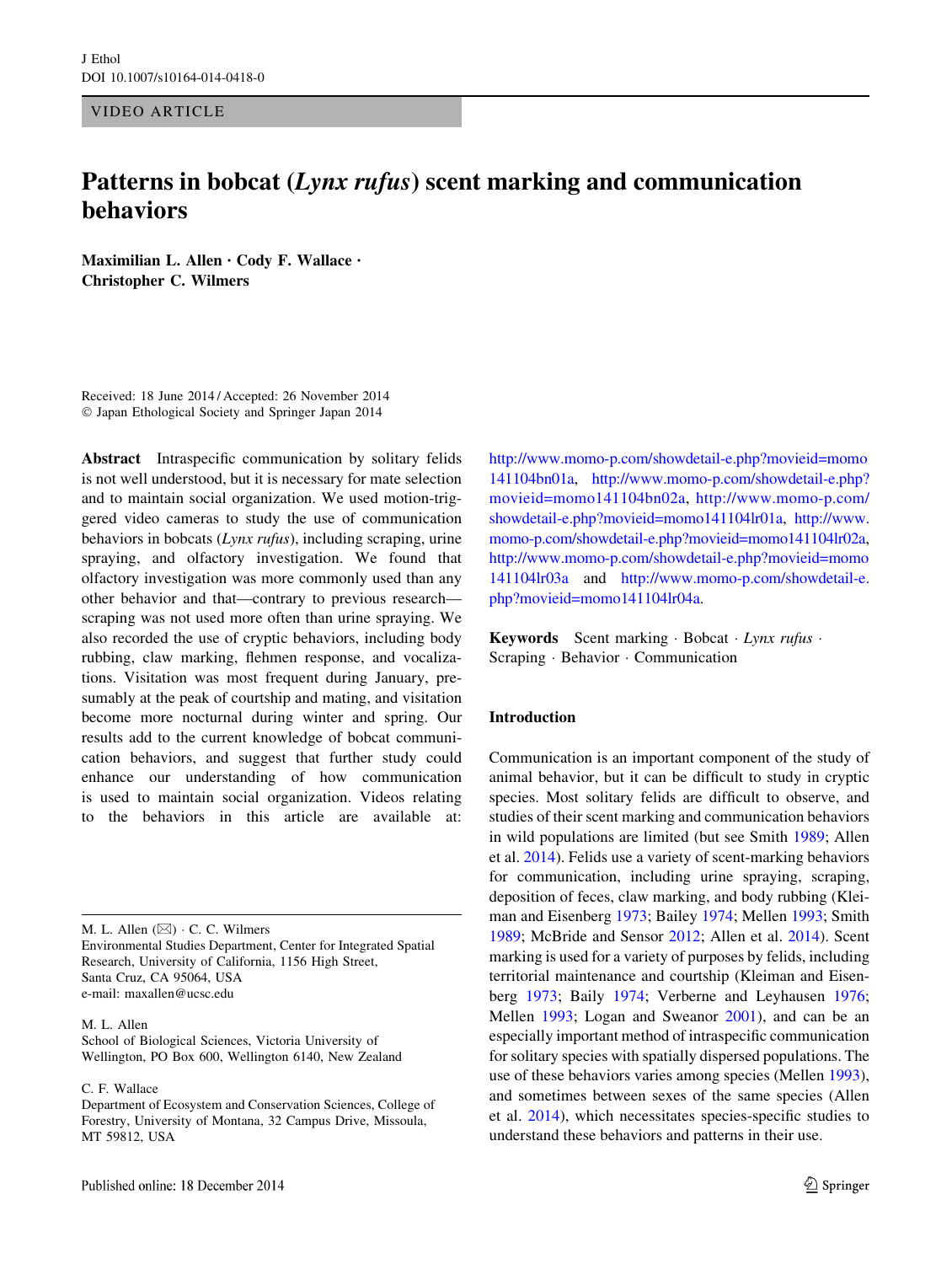Bobcats (Lynx rufus) are a small felid that is distributed throughout much of North America (Larivière and Walton [1997\)](#page-5-0). Bobcats are generally solitary, except during courtship and when females are raising young (Bailey [1974;](#page-5-0) Larivière and Walton [1997](#page-5-0)). In California, bobcat courtship and mating occur from December through February and, due to a 63-day gestation period (Larivière and Walton [1997\)](#page-5-0), parturition generally occurs from March through May (Moriarty and Riley [2011\)](#page-5-0). Females raise young for approximately 9 months, and young of the year disperse as the mother prepares to mate (Larivière and Walton [1997\)](#page-5-0). Bobcats have defined territories but often show a large degree of overlap among individuals (Bailey [1974;](#page-5-0) Lovallo and Anderson [1996\)](#page-5-0), and territorial maintenance is thought to be one of the main uses of intraspecific scent marking.

Very little research has been done on communication behaviors in bobcats (but see Bailey [1974](#page-5-0); Wassmer et al. [1988\)](#page-5-0), but studies of communication behaviors can inform about seasonal activity patterns and other aspects of natural history, and can also be used to census populations. Scent marking is thought to be primarily used by adult bobcats (Bailey [1974](#page-5-0)), although juveniles begin exhibiting scent marking behaviors at 5 months of age (Wassmer et al. [1988\)](#page-5-0). The most common form of scent marking is thought to be scraping (Wassmer et al. [1988\)](#page-5-0), while urine spraying, deposition of feces, and anal gland secretions are also used (Bailey [1974](#page-5-0); Wassmer et al. [1988\)](#page-5-0). Other solitary felids exhibit many of the same communication behaviors, including olfactory investigation and flehmen response to investigate olfactory cues, use cheek rubbing, body rubbing, and claw marking for scent deposition, and use vocal cues to attract mates (Verberne and Leyhausen [1976](#page-5-0); Mellen [1993\)](#page-5-0). Although bobcats have not been observed using many of these behaviors (e.g., flehmen response, cheek rubbing, body rubbing, claw marking, and vocalizations), it is reasonable to assume they may exhibit each of these behaviors. Bailey [\(1974](#page-5-0)) reported no temporal pattern in visitation to scent marking areas or deposition of scat, although Wassmer et al. ([1988\)](#page-5-0) found that bobcats scent mark more frequently during the courtship season.

We used a novel technology, motion-triggered video cameras, to document bobcat activity and behaviors in areas used for scent marking by multiple carnivores. The use of motion-triggered video cameras allowed recording, direct observation, and analysis of bobcat communication behaviors, allowing us to test hypotheses and compare results to previous studies. We hypothesized that courtship and mating would have an important influence on visitation and behaviors (e.g., Bailey [1974](#page-5-0); Wassmer et al. [1988\)](#page-5-0), and we therefore expected visitation to be most frequent and duration of visit to be longest during winter. We also hypothesized that visitation in most seasons would occur in nocturnal or crepuscular hours when bobcats are active, but that during winter bobcats would visit throughout the day in order to find prospective mates. Based on Bailey [\(1974](#page-5-0)), we hypothesized that scraping and urine spraying would be the most frequently used scent marking behaviors, and that, based on Wassmer et al. [\(1988](#page-5-0)), scraping would be used more frequently than urine spraying. We also hypothesized that, because these areas are used for communication, olfactory investigation would be used in the same proportion as scent-marking behaviors.

### Materials and methods

#### Study area

Our study included approximately  $1,700 \text{ km}^2$  in the Santa Cruz Mountains of California (Fig. [1](#page-2-0)). The study area is bounded by the Pacific Ocean to the west, the cities of San Francisco and San Jose to the north, and Highway 101 to the east; an additional major highway (Highway 17) bisects the study area. Elevation ranged from sea level to 1,155 m, and the climate is best described as mild Mediterranean. Historical average daily high temperatures range from 15.5 to 24.4  $\degree$ C and average daily low temperatures range from 3.9 to 11.1 °C. The annual rainfall varies from 58 to 121 cm, the majority of which occurred from November to April (Wilmers et al. [2013](#page-5-0)).

### Field methods

Between May 2011 and July 2013, we used motion-triggered video cameras with infrared flash (Bushnell TrophyCam, Overland Park, KS, USA) to monitor the behaviors of species at 48 scent-marking areas called "community scrapes" (see Allen et al. [2014](#page-5-0)). Community scrapes are areas used for communication by the carnivore guild, which in our study area included pumas (Puma concolor), bobcats, coyotes (Canis latrans), gray foxes (Urocyon cinereoargenteus), striped skunks (Mephitis mephitis), and raccoons (Procyon lotor). We programmed cameras to record a 60-s video recorded at each trigger with a 1-s delay before becoming active again. During visits by bobcats, we recorded the duration of each visit and the occurrence of a variety of investigation and scentmarking behaviors (Table [1\)](#page-2-0).

#### Statistical analyses

We used program R version 3.0.0 (R Core Team [2013](#page-5-0)) for all statistical analyses and, following R guidelines, we cited any associated packages used in analyses. In each analysis, we considered  $p \leq 0.05$  significant.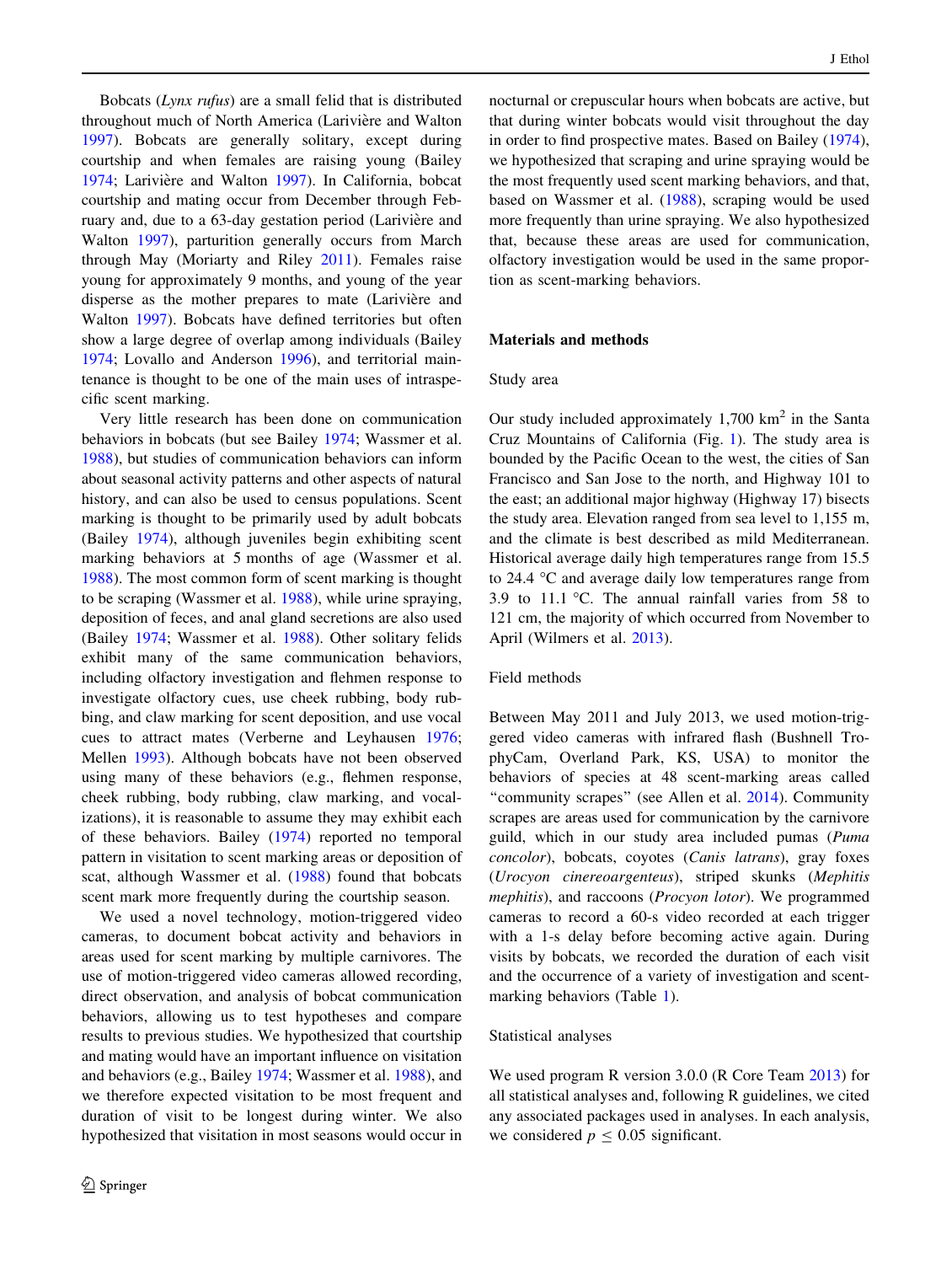<span id="page-2-0"></span>

Fig. 1 A map of the study area, which included areas in the counties of Santa Cruz, San Mateo, and Santa Clara in California. The study area is outlined by the thick black line, within the greater context of

major highways, and the cities of Santa Cruz and San Jose, and the location of each community scrape area monitored is noted

|  | <b>Table 1</b> Descriptions of behaviors exhibited by bobcats at community scrape areas |  |  |  |  |  |  |
|--|-----------------------------------------------------------------------------------------|--|--|--|--|--|--|
|--|-----------------------------------------------------------------------------------------|--|--|--|--|--|--|

| Behavior                | Description of action                                                                                                                                                                                        | Occurrence $(\%)$ | Corresponding video |
|-------------------------|--------------------------------------------------------------------------------------------------------------------------------------------------------------------------------------------------------------|-------------------|---------------------|
| Body rubbing            | The bobcat rubbed its cheek or shoulder on the ground or an object, or rolled<br>back and forth on the ground. http://www.momo-p.com/showdetail-e.<br>php?movieid=momo141104bn01a                            | 0.4               |                     |
| Claw marking            | The bobcat marked a standing or downed tree by scratching with its claws.<br>http://www.momo-p.com/showdetail-e.php?movieid=momo141104bn02a                                                                  | 0.2               | 2                   |
| Flehmen response        | The bobcat picked up its head and curled back its upper lip, and used its<br>vomeronasal organ to investigate a signal or cue. http://www.momo-p.com/<br>showdetail-e.php?movieid=momo141104lr01a            | 0.4               | 3                   |
| Olfactory investigation | The bobcat used its olfactory sense to investigate cues and signals, noted by<br>the bobcat's nose within 15 cm of a scrape or other cue. http://www.momo-<br>p.com/showdetail-e.php?movieid=momo141104lr02a | 38.5              | 4                   |
| Scraping                | The bobcat scraped in substrate with their hind feet and then sometimes<br>urinated and/or defecated on the scraped mound of material. http://www.<br>momo-p.com/showdetail-e.php?movieid=momo141104lr03a    | 13.3              | 5                   |
| Urine spraying          | The bobcat squatted or backed up against an object or the ground and<br>urinated.http://www.momo-p.com/showdetail-e.php?movieid=<br>momo141104lr04a                                                          | 11.7              | 6                   |
| Vocalizations           | The bobcat exhibited use of any vocalization                                                                                                                                                                 | 0.2               |                     |

The percentage of visits in which each behavior was exhibited is noted, and videos of each behavior are available in the Appendix, and are labeled by number

We tested for seasonal variation in bobcat visitation behaviors using calendar seasons (winter, spring, summer, and autumn). For these analyses we used the 24 community scrapes that we monitored for at least 1 year. We first modeled visitation in a generalized linear model with a Poisson link, using the number of visits as our dependent variable and season as our predictor variable. Second, we modeled the duration of visit in a generalized linear model with a Poisson link, using duration of visit as our dependent variable and season as our predictor variable. Third, we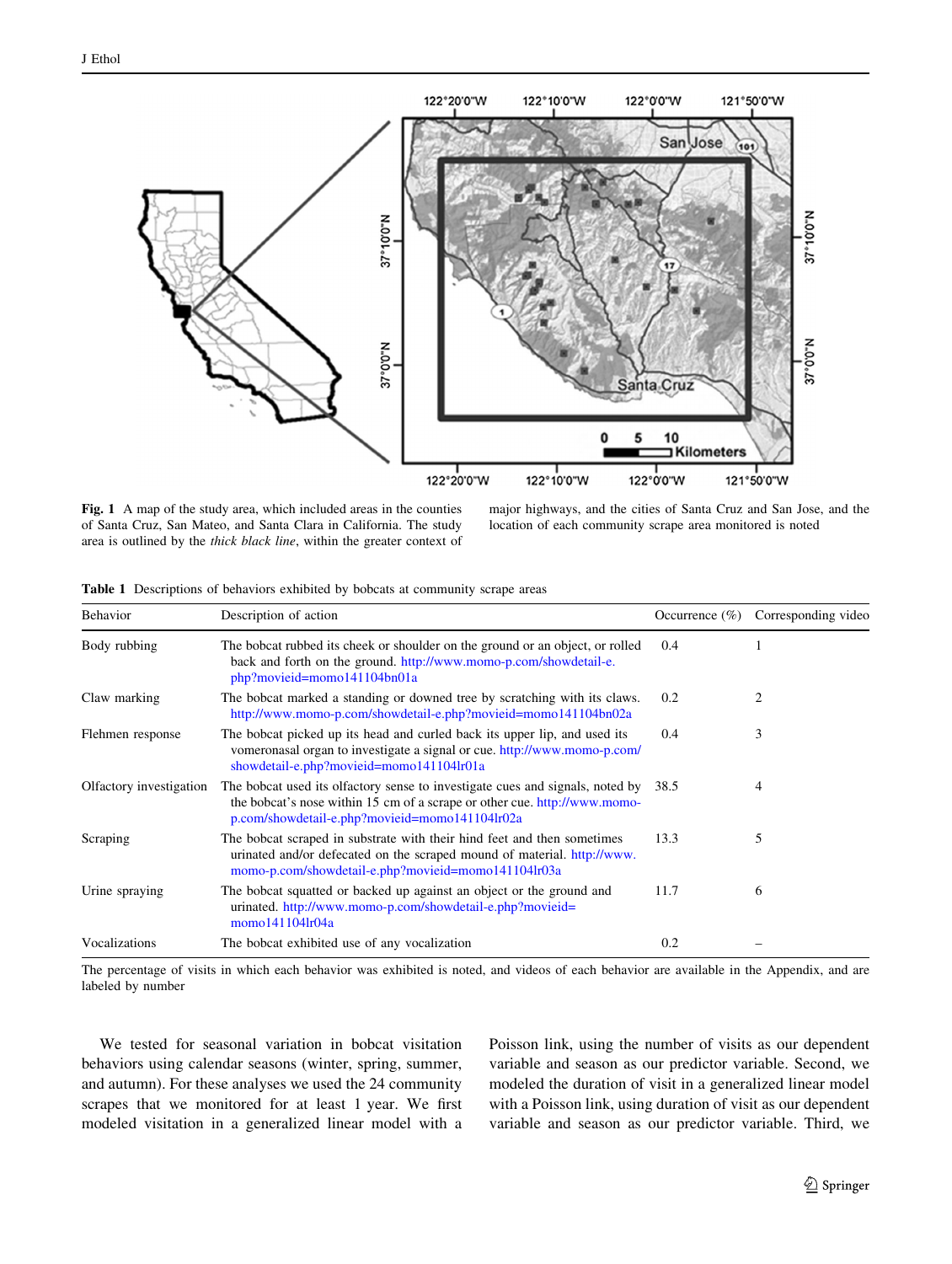<span id="page-3-0"></span>analyzed the frequency of visitation in different time periods (10:00 pm–1:59 am, 2:00 am–5:59 am, 6:00 am–9:59 am, 10 am–1:59 pm, 2:00 pm–5:59 pm, 6:00 pm–9:59 pm) using a 2  $\times$  6 chi-square test (Sokal and Rohlf [1987](#page-5-0)).

Next, we determined if bobcats varied in the frequency they used communication behaviors, or if the frequency of use of behaviors varied among seasons. First, we analyzed each behavior against every other behavior using  $2 \times 2$ chi-square tests (Sokal and Rohlf [1987\)](#page-5-0). We then calculated post hoc effect sizes for behaviors with significant statistical differences by calculating  $\varphi$  coefficients (Yule [1912\)](#page-5-0) using the vcd package (Meyer et al. [2013](#page-5-0)), and we considered scores of 0.10 to be small effects, 0.30 to be medium effects, and 0.50 to be large effects (Cohen [1992](#page-5-0)). Second, we analyzed the frequency of each behavior among different seasons using a  $2 \times 4$  chi-square test (Sokal and Rohlf [1987](#page-5-0)).

### Results

We recorded 496 visits by bobcats. Visitation occurred throughout the year, with a peak in January, but visitation did not vary among seasons  $(df = 3, 205, F = 0.17,$  $p = 0.9150$  (Fig. 2). The duration of visitation had a mean of 18.7 ( $\pm$ 1.4 SE) seconds, and did not vary among seasons  $(df = 3, 205, F = 0.28, p = 0.8378)$ . Visitation by time of day varied among seasons  $(df = 5, 204, \chi^2 = 33.06,$  $p\lt 0.0001$ ; with visitation in winter and spring being more frequent during nocturnal time periods while visits in summer and autumn were more evenly distributed among all time periods (Fig. 3).

Olfactory investigation was exhibited during 38.5 % of visits (Table [1,](#page-2-0) [http://www.momo-p.com/showdetail-e.](http://www.momo-p.com/showdetail-e.php?movieid=momo141104lr02a)



Fig. 2 Mean number of visits to each community scrape during each month of year. We used the first year of monitoring for the 24 areas that we monitored continuously for at least an entire year

 $php?movieid=momo141104lr02a)$  $php?movieid=momo141104lr02a)$ , and was more frequently displayed than scraping ( $\chi^2 = 80.75$ ,  $p < 0.0001$ ,  $\phi =$ 0.29), urine spraying ( $\chi^2 = 93.4$ ,  $p < 0.0001$ ,  $\phi = 0.31$ ), body rubbing  $\chi^2 = 227.4$ ,  $p < 0.0001$ ,  $\phi = 0.48$ ), flehmen response ( $\chi^2 = 227.4, p < 0.0001, \phi = 0.48$ ), vocalizations  $(\chi^2 = 230.7, p < 0.0001, \phi = 0.49)$ , or claw marking  $(\chi^2 = 230.7, p < 0.0001, \phi = 0.49)$ . Scraping was exhibited during 13.3 % of visits (Table [1](#page-2-0),[http://www.momo-p.](http://www.momo-p.com/showdetail-e.php?movieid=momo141104lr03a) [com/showdetail-e.php?movieid=momo141104lr03a\)](http://www.momo-p.com/showdetail-e.php?movieid=momo141104lr03a), and was more frequently displayed than body rubbing ( $\chi^2$  = 80.7,  $p < 0.0001$ ,  $\phi = 0.26$ ), flehmen response ( $\chi^2 = 80.7$ ,  $p < 0.0001$ ,  $\phi = 0.26$ ), vocalizations ( $\chi^2 = 87.1$ ,  $p <$ 0.0001,  $\phi = 0.27$ ), or claw marking ( $\chi^2 = 87.1, p < 0.0001$ ,  $\phi = 0.26$ ). Scraping was not significantly different than urine spraying ( $\chi^2 = 0.5$ ,  $p = 0.5016$ ). When exhibiting scraping behavior, bobcats created 1 scrape at 93.9 % of visits and 2 scrapes during the other 6.1 % of visits. Urine spraying was exhibited during 11.7 % of visits (Table [1,](#page-2-0) [http://www.momo-p.com/showdetail-e.php?movieid=momo](http://www.momo-p.com/showdetail-e.php?movieid=momo141104lr04a) [141104lr04a\)](http://www.momo-p.com/showdetail-e.php?movieid=momo141104lr04a), and was more frequently displayed than body rubbing ( $\chi^2 = 53.7$ ,  $p < 0.0001$ ,  $\phi = 0.24$ ), flehmen response ( $\chi^2 = 53.7, p < 0.0001, \phi = 0.24$ ), vocalizations  $(\chi^2 = 56.5, p < 0.0001, \phi = 0.25)$ , or claw marking  $(\gamma^2 = 56.5, p < 0.0001, \phi = 0.24)$ . Neither scraping nor urine spraying varied significantly among seasons, although post hoc power analyses revealed that we did not have a large enough sample size to achieve statistical significance. There were no significant differences in the display of body rubbing (0.4 % of visits, [http://www.momo-p.com/showdetail-e.](http://www.momo-p.com/showdetail-e.php?movieid=momo141104bn01a) [php?movieid=momo141104bn01a](http://www.momo-p.com/showdetail-e.php?movieid=momo141104bn01a)), flehmen response (0.4 % of visits, [http://www.momo-p.com/showdetail-e.php?movieid=](http://www.momo-p.com/showdetail-e.php?movieid=momo141104lr01a) [momo141104lr01a\)](http://www.momo-p.com/showdetail-e.php?movieid=momo141104lr01a), vocalizations  $(0.2 \% \text{ of visits})$ , or claw marking (0.2 % of visits, [http://www.momo-p.com/showdetail](http://www.momo-p.com/showdetail-e.php?movieid=momo141104bn02a)[e.php?movieid=momo141104bn02a\)](http://www.momo-p.com/showdetail-e.php?movieid=momo141104bn02a) (Table [1](#page-2-0)).



Fig. 3 Temporal visitation of bobcats by time period for each season. The day was broken into 4-h time periods, and visitation for each period is noted for the combinations of winter & spring and summer & autumn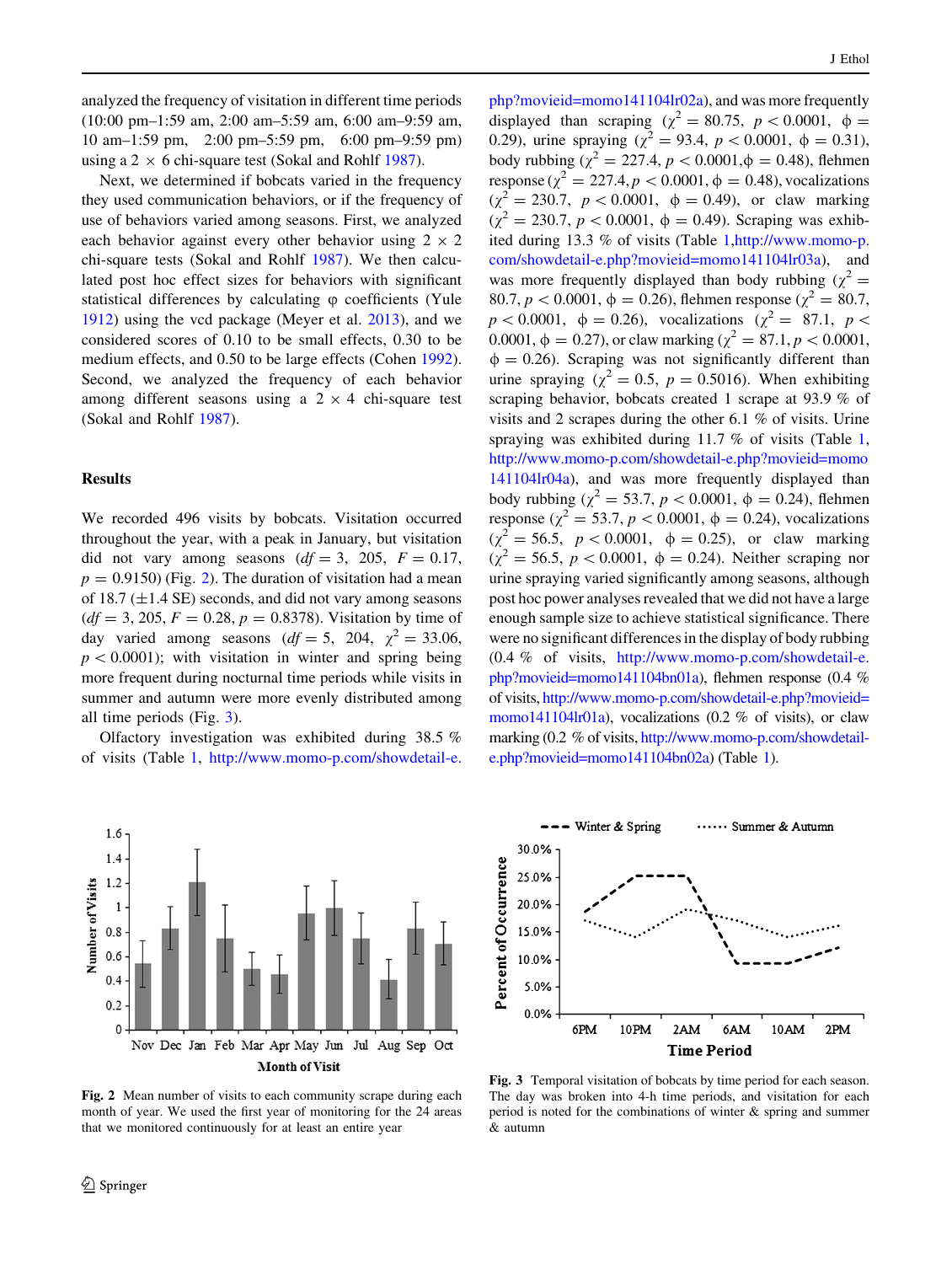#### **Discussion**

We documented that bobcats use a variety of behaviors for communication, and the use of video cameras allowed us to document that they occurred in different proportions than we expected. In contrast to previous studies (e.g., Wassmer et al. [1988\)](#page-5-0), we found that scraping and urine spraying did not vary in their proportions of use. The physical scrapes created by felids are often the most obvious signs they leave on the landscape (Logan and Sweanor [2001](#page-5-0); Allen et al. [2014\)](#page-5-0), and this may have led to Wassmer et al. ([1988\)](#page-5-0) overestimating the occurrence of scraping in comparison to urine spraying, as urine spraying can be difficult to document in the field. Our monitoring of community scrapes may have overestimated scraping as well, as our observations from following individual bobcats suggest that urine spraying is more frequently used than scraping (Allen, unpublished data), suggesting there may be different uses for the two behaviors. Pumas, which do not use urine spraying, employ the physical scrape as a visual cue and use the accompanying urine to convey the signal (Allen et al. [2014\)](#page-5-0). Alternatively, there may be specific objects bobcats prefer to spray urine on, and they may exhibit scraping behavior in the absence of these objects, or there may be a cue that triggers either scraping or urine-spraying behavior. We have also observed bobcats spraying urine on objects while traveling, and our documentation of communication behaviors at community scrapes may have underestimated their use of urine spraying in comparison to scraping behavior.

We found that olfactory investigation was more frequently used than other communication behaviors, but flehmen response was rarely used (0.4 % of visits). Olfactory investigation was used in 38.5 % of visits, more than scraping or urine spraying combined  $(25.0 \%)$ , suggesting that bobcats more frequently investigate than create scent. This suggests that territoriality may be based on familiarity with neighbors and less on exhibiting dominance through scent marking. Flehmen response was recorded on two occasions (0.4 % of visits), one of which was accompanied by the only vocalization we recorded, suggesting that bobcats display flehmen response behavior less frequently than other felids (Mellen [1993;](#page-5-0) Allen et al. [2014\)](#page-5-0). Many carnivores use community scrapes, including pumas and coyotes that could injure or kill a bobcat, and bobcats may be spending a portion of their time using olfactory investigation for cues from other species as well as conspecifics.

We also documented the use of cryptic behaviors that were infrequently used, including body rubbing (0.4 % of visits) and claw marking (0.2 % of visits). Both cases of body rubbing were rolling behavior, where the bobcat rolled back and forth on the ground, and occurred at the same community scrape 8 days apart. Body rubbing in felids is generally used for the deposition of scent from the sebaceous gland (McBride and Sensor [2012](#page-5-0)), while claw marking is used by other felids as a visual sign that is investigated by other individuals (McBride and McBride [2010](#page-5-0)). Though both body rubbing and claw marking are used less frequently than scraping or urine spraying, they may also be used in specific instances and areas other than community scrapes, and hence may be used more frequently than we recorded. For example, female bobcats change their patterns of scent marking and scat deposition around natal dens (Bailey [1974;](#page-5-0) Wassmer et al. [1988](#page-5-0)), and because claw marking is used as a more permanent visual cue than scent marking (McBride and McBride [2010\)](#page-5-0), it may be used in areas of more permanent residence. A combination of different cues are often used in mate selection (Candolin [2003\)](#page-5-0), and the use and functions of these and other cryptic behaviors by bobcats is an area in need of further research.

We did not find as much support for seasonality influencing visitation and behaviors as we expected. Visitation was most frequent in January, which is likely the peak of courtship and mating (Larivière and Walton [1997](#page-5-0)), but visitation in winter did not vary significantly from other seasons. The lack of statistical significance may be due to our relatively low sample size rather than a biological difference. The timing of visitation did vary among seasons, but not as we hypothesized, as bobcats were more nocturnal in visits during winter and spring, and visits in summer and autumn occurred regularly in all time periods (Fig. [3\)](#page-3-0). From a female perspective, this may be advanced preparation for giving birth, or females hunting predominately during the night when they have neonatal young. From the male perspective, it may be related to territorial behavior. For example, the killing of unfamiliar cubs and unreceptive females by males is a common form of mortality in many felids (Logan and Sweanor [2001;](#page-5-0) Balme and Hunter [2013](#page-5-0)), and perhaps male bobcats are actively protecting their territories and females they mated with during the spring from competing males. Our study was also based on community scrapes that are used by multiple carnivores, and this could have affected visitation and behaviors, with bobcats becoming more nocturnal to avoid interactions with dominant carnivores.

The use of motion-triggered cameras to document bobcats at community scrapes allowed us to advance our understanding of communication behaviors in bobcats. The main drawback of our study was not having marked individuals with known sex or identity. For example, in some felids, females do not regularly mark with urine except when in estrus (Verberne and Leyhausen [1976](#page-5-0)), and the bobcats we observed scent marking throughout the year may have only been males. Nevertheless, our results